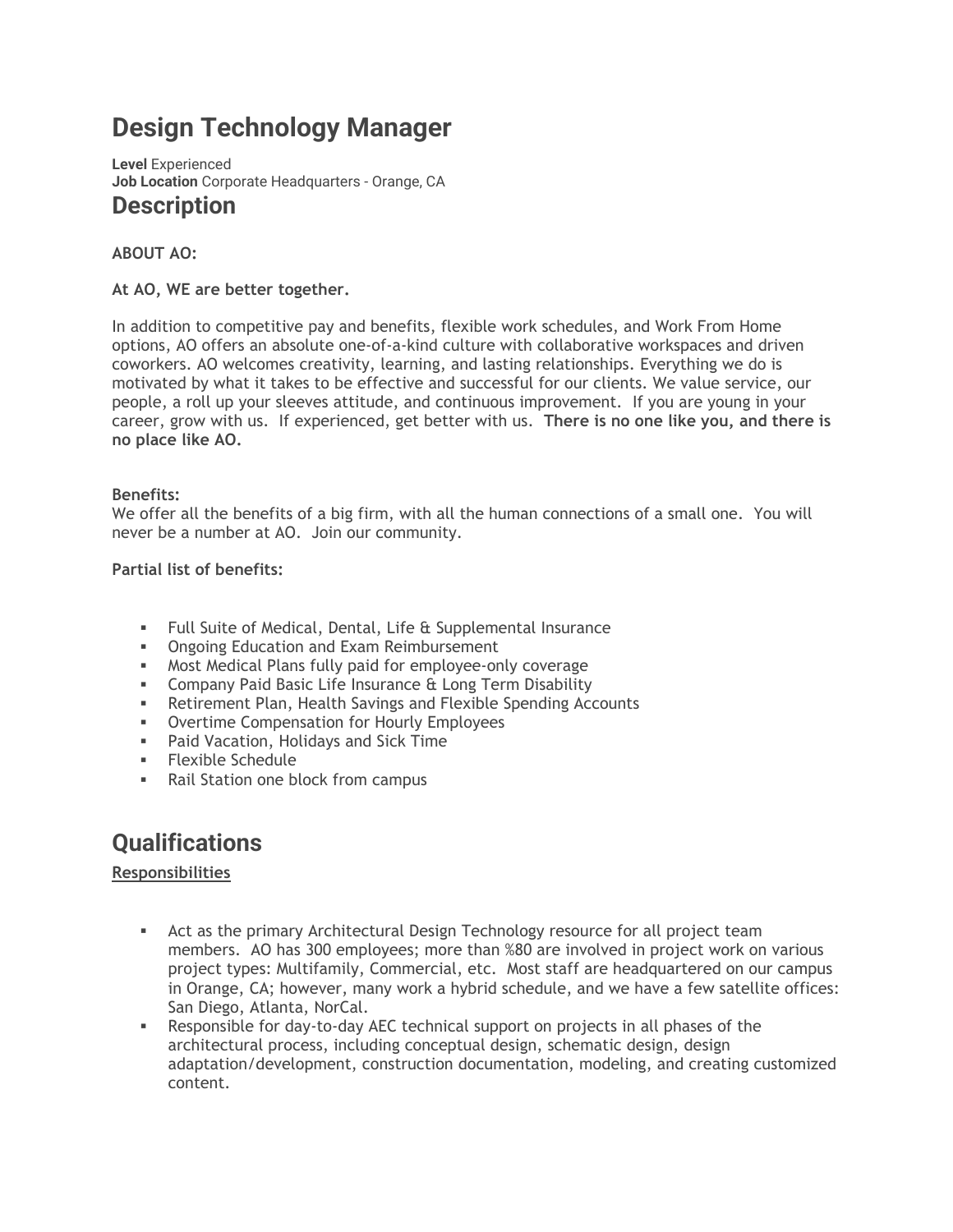- **EXECT** Assist IT Department in the management, maintenance, installation, and deployment of software products, including but not limited to the Autodesk AEC Collection, BIM 360/Autodesk Docs, Rhino, Sketchup, Enscape 3d, Lumion, 3D Studio, V-ray, Dynamo, ability to write AutoCAD LISP and Revit Dynamo and Python scripts.
- **■** Manage the implementation of new software systems related to the BIM and Design Technology processes.
- **EXECT** Act as firm ambassador in your participation in the wider A/E/C Design Technology community through attendance at relevant industry events, meetings, and conferences to keep up to date, gain further expertise and knowledge, observe demonstrations of new technologies, and techniques.
- **•** Gain added training and technical certification by attending software developers' and suppliers' training courses and workshops to add value to staff and projects.
- **EXE** Research and manage implementation of new industry software systems related to the BIM and Design Technology processes.
- With an organizational efficiency perspective that is mindful of studio variances; manage, maintain, and shepherd Design Technology standards efforts within the Firm in collaboration with Studio Managers.
- **EXECT** Assist with coordinating Revit material libraries, keyed notes, schedules, and extracting and communicating modeled data for project management, specification coordination and construction administration.
- **EXECT** Manage and create Revit families and libraries for quality and scope of content, file size, and level of detail.
- **.** In cooperation with the Technology Department and appropriate stakeholders, help to create and maintain an office Design Technology training forum where standards can be found and questions asked and answered.
- Work with subject matter experts from project teams to coordinate and lead research and training on new plugins, products, and modeling techniques.
- **•** Providing ongoing training to ensure consistent knowledge of the BIM tools, office standards, and procedures.
- **•** Provides orientation for new hires on basic Revit use, office standards, and procedures.
- **EXEDENT A** Coordinates with the vendors and IT staff as necessary to support Design Technology within the office.
- **•** In cooperation with the Technology Group, analyzes IT system's operation and recommends improvements for the proper functioning of BIM/Design Technologies.
- **■** Maintains an understanding and knowledge of the design, engineering, and construction staff's needs and operations by maintaining regular and open dialog with all groups.
- Develops educational/ training materials for in-house courses, leads instruction and training.
- **EXECTS Leadership in assessing staff's Design Technology skills and developing plans and State 3.** programs to increase individual, team, and firm-wide use, expertise, and efficiency in integrating appropriate A/E/C technology.
- **EXECT** Leads collaborative efforts with other Design Technology users.

# **Qualifications**

- 8-10 years experience in the AEC industry, with a Design Technology focus, with progressing responsibilities.
- Proficiency in Building Information Modeling programs and applicable techniques. Knowledge of various 3D modeling software.